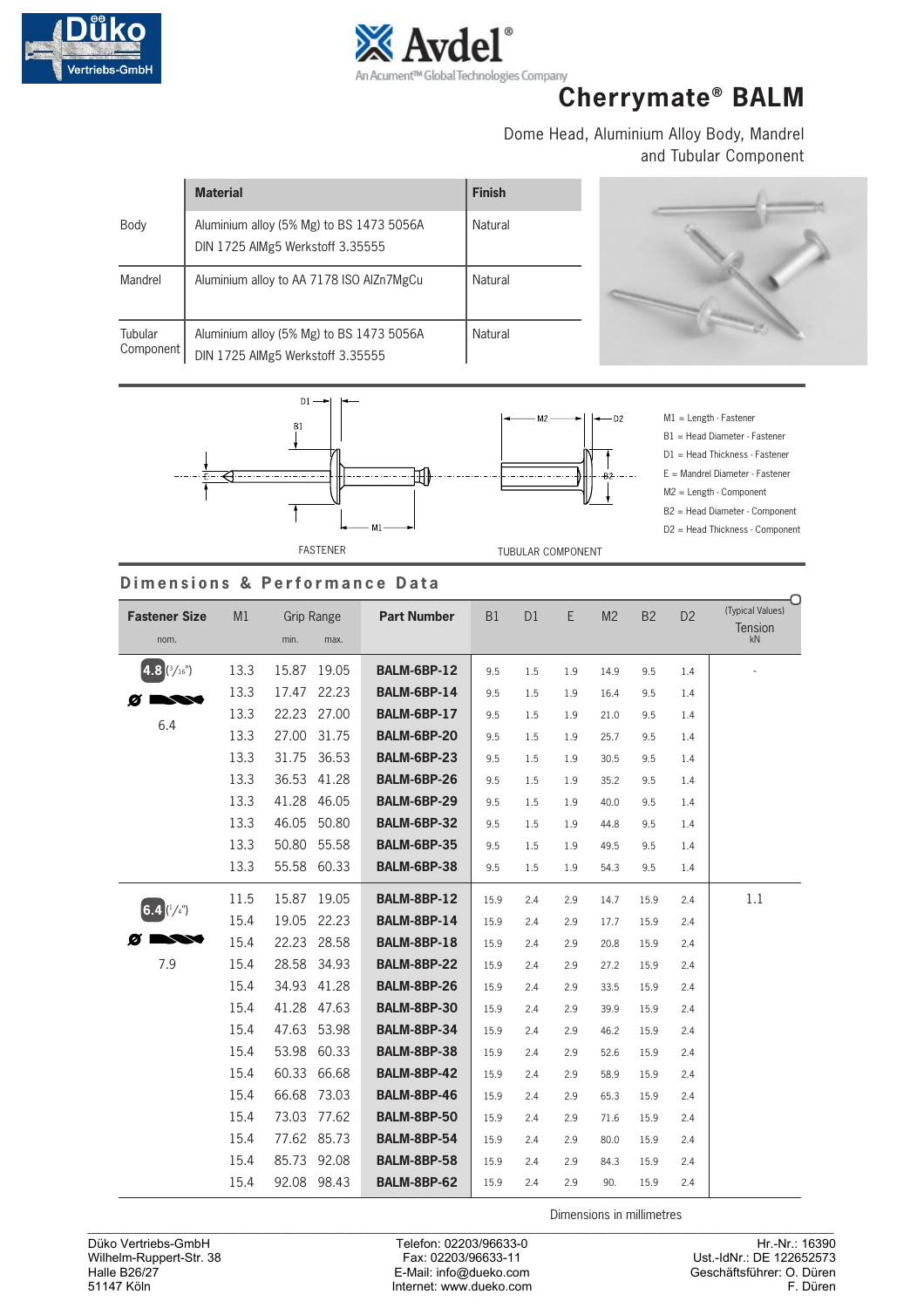



# **Cherrymate® BSLM**

Dome Head, Aluminium Alloy Body Steel Mandrel and Aluminium Alloy Tubular Component

|                      | <b>Material</b>                                                              | <b>Finish</b> |
|----------------------|------------------------------------------------------------------------------|---------------|
| Body                 | Aluminium alloy (5% Mg) to BS 1473 5056A<br>DIN 1725 AIMg5 Werkstoff 3.35555 | Natural       |
| Mandrel              | Carbon steel to BS 3111 Type O SAE 1018                                      | Natural       |
| Tubular<br>Component | Aluminium alloy (5% Mg) to BS 1473 5056A<br>DIN 1725 AIMg5 Werkstoff 3.35555 | Natural       |





M1 = Length - Fastener B1 = Head Diameter - Fastener D1 = Head Thickness - Fastener E = Mandrel Diameter - Fastener M2 = Length - Component





### **Dimensions & Performance Data**

| <b>Fastener Size</b><br>nom. | M1   | min.  | <b>Grip Range</b><br>max. | <b>Part Number</b> | B <sub>1</sub> | D <sub>1</sub> | E.  | M <sub>2</sub> | B <sub>2</sub> | D <sub>2</sub> | (Typical Values)<br><b>Tension</b><br>kN |
|------------------------------|------|-------|---------------------------|--------------------|----------------|----------------|-----|----------------|----------------|----------------|------------------------------------------|
| $4.8$ $(3/16)$               | 13.3 | 15.87 | 19.05                     | <b>BSLM-6BP-12</b> | 9.5            | 1.5            | 1.9 | 14.9           | 9.5            | 1.4            |                                          |
|                              | 13.3 | 17.47 | 22.23                     | <b>BSLM-6BP-14</b> | 9.5            | 1.5            | 1.9 | 16.4           | 9.5            | 1.4            |                                          |
| Ø                            | 13.3 | 22.23 | 27.00                     | <b>BSLM-6BP-17</b> | 9.5            | 1.5            | 1.9 | 21.0           | 9.5            | 1.4            |                                          |
| 6.4                          | 13.3 | 27.00 | 31.75                     | <b>BSLM-6BP-20</b> | 9.5            | 1.5            | 1.9 | 25.7           | 9.5            | 1.4            |                                          |
|                              | 13.3 | 31.75 | 36.53                     | <b>BSLM-6BP-23</b> | 9.5            | 1.5            | 1.9 | 30.5           | 9.5            | 1.4            |                                          |
|                              | 13.3 | 36.53 | 41.28                     | <b>BSLM-6BP-26</b> | 9.5            | 1.5            | 1.9 | 35.2           | 9.5            | 1.4            |                                          |
|                              | 13.3 | 41.28 | 46.05                     | <b>BSLM-6BP-29</b> | 9.5            | 1.5            | 1.9 | 40.0           | 9.5            | 1.4            |                                          |
|                              | 13.3 | 46.05 | 50.80                     | <b>BSLM-6BP-32</b> | 9.5            | 1.5            | 1.9 | 44.8           | 9.5            | 1.4            |                                          |
|                              | 13.3 | 50.80 | 55.58                     | <b>BSLM-6BP-35</b> | 9.5            | 1.5            | 1.9 | 49.5           | 9.5            | 1.4            |                                          |
|                              | 13.3 | 55.58 | 60.33                     | <b>BSLM-6BP-38</b> | 9.5            | 1.5            | 1.9 | 54.3           | 9.5            | 1.4            |                                          |
|                              | 11.5 | 15.87 | 19.05                     | <b>BSLM-8BP-12</b> | 15.9           | 2.4            | 2.9 | 14.7           | 15.9           | 2.4            | 2.0                                      |
| 6.4 $(1/4)$                  | 15.4 | 19.05 | 22.23                     | <b>BSLM-8BP-14</b> | 15.9           | 2.4            | 2.9 | 17.7           | 15.9           | 2.4            |                                          |
| ø                            | 15.4 | 22.23 | 28.58                     | <b>BSLM-8BP-18</b> | 15.9           | 2.4            | 2.9 | 20.8           | 15.9           | 2.4            |                                          |
| 7.9                          | 15.4 | 28.58 | 34.93                     | <b>BSLM-8BP-22</b> | 15.9           | 2.4            | 2.9 | 27.2           | 15.9           | 2.4            |                                          |
|                              | 15.4 | 34.93 | 41.28                     | <b>BSLM-8BP-26</b> | 15.9           | 2.4            | 2.9 | 33.5           | 15.9           | 2.4            |                                          |
|                              | 15.4 | 41.28 | 47.63                     | <b>BSLM-8BP-30</b> | 15.9           | 2.4            | 2.9 | 39.9           | 15.9           | 2.4            |                                          |
|                              | 15.4 | 47.63 | 53.98                     | <b>BSLM-8BP-34</b> | 15.9           | 2.4            | 2.9 | 46.2           | 15.9           | 2.4            |                                          |
|                              | 15.4 | 53.98 | 60.33                     | <b>BSLM-8BP-38</b> | 15.9           | 2.4            | 2.9 | 52.6           | 15.9           | 2.4            |                                          |
|                              | 15.4 | 60.33 | 66.68                     | <b>BSLM-8BP-42</b> | 15.9           | 2.4            | 2.9 | 58.9           | 15.9           | 2.4            |                                          |
|                              | 15.4 | 66.68 | 73.03                     | <b>BSLM-8BP-46</b> | 15.9           | 2.4            | 2.9 | 65.3           | 15.9           | 2.4            |                                          |
|                              | 15.4 | 73.03 | 77.62                     | <b>BSLM-8BP-50</b> | 15.9           | 2.4            | 2.9 | 71.6           | 15.9           | 2.4            |                                          |
|                              | 15.4 |       | 77.62 85.73               | <b>BSLM-8BP-54</b> | 15.9           | 2.4            | 2.9 | 80.0           | 15.9           | 2.4            |                                          |
|                              | 15.4 | 85.73 | 92.08                     | <b>BSLM-8BP-58</b> | 15.9           | 2.4            | 2.9 | 84.3           | 15.9           | 2.4            |                                          |
|                              | 15.4 |       | 92.08 98.43               | <b>BSLM-8BP-62</b> | 15.9           | 2.4            | 2.9 | 90.            | 15.9           | 2.4            |                                          |

Dimensions in millimetres